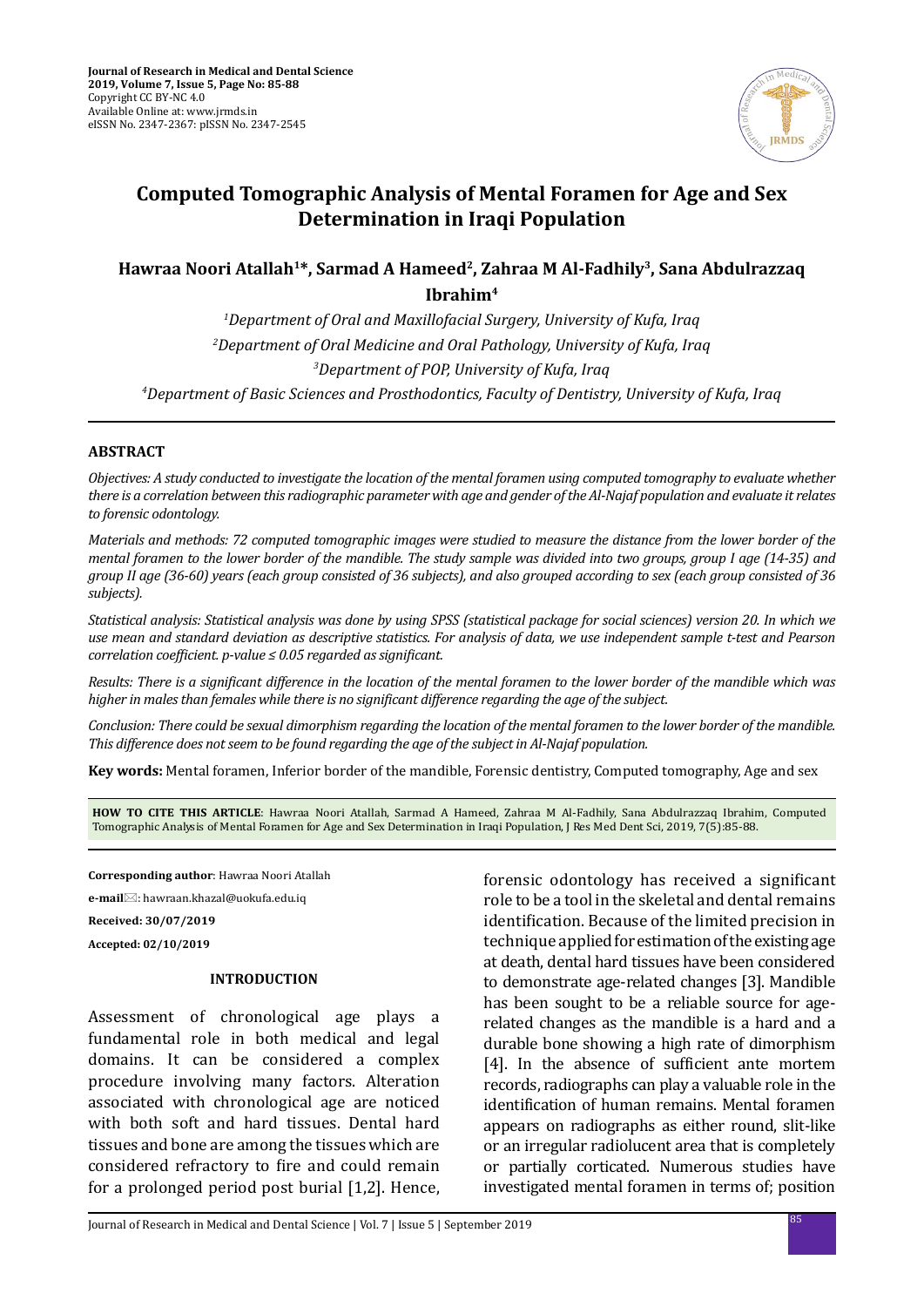concerning sex, and the change in location of mental foramen related to age [5].

As computed tomography (CT) has been utilized widely in different medical fields including clinical dentistry (as maxillofacial surgery and dental implants), it has been considered to evaluate the age and sex of the 72-human sample from Al-Najaf city, Iraq depending on the mental foramen position concerning the inferior margin of the mandible.

## **MATERIALS AND METHODS**

The sample of study composed of 72 computed tomographic images for subjects attending the department of computed tomography in Al-Sadr Medical City in Najaf for various medical purposes after taking some information from them. The study starts from October 2017 to June 2018. The study subjects were informed about the objectives of the study and consent form was obtained before using their data. The study protocol was approved by the Medical Ethics Committee in University of Kufa.

 The study sample was divided into two groups: group I age (14-35) and group II age (36-60) years, each group consisted of 36 subjects (18 males and 18 females).

The distance from the lower border of the mental foramen to the lower border of the mandible was measured in 3D (volume) view of CT by using the tool that measures the distance between two points, (Figure 1).

## **Exclusion criteria**

 $\rightarrow$  Patients with surgical intervention to the mandible or undergone orthognathic surgery.

- $\rightarrow$  Patients who have either radiopaque or radiolucent mass in the mandible.
- $\rightarrow$  Patients with severe alveolar bone resorption that affect the mental foramen location.
- $\rightarrow$  Patients who have malignant tumors in the mandible or the tongue.
- $\rightarrow$  Unidentified mental foramen.
- $\rightarrow$  Patients who have congenital or developmental disturbances in the mandible.

## **Statistical analysis**

Statistical analysis was done by using SPSS (statistical package for social sciences) version 20. In which we use mean and standard deviation as descriptive statistics. For analysis of data we use independent sample t-test and pearson correlation coefficient. The analysis of data was done firstly to compare between the two age groups as a whole independent of sex, then further analysis done, so each age group divided into males and females, then the comparison was conducted between the males and females of the two age groups separately.

## **RESULTS**

According to an independent t-test, there were no statistically significant difference in the distance from the lower border of the mental foramen to lower border of the mandible between those 14- 35 years (group I) and those 36-60 years (group II) (Table 1), both males and females (Table 2).

The result showed that there is a statistically significant difference in the distance from the lower border of the mental foramen to lower border of the mandible between males and females which is more in males (14.2 mm) (Table 3).



**Figure 1: The distance from the lower border of the mental foramen to the lower border of the mandible in the CT image.**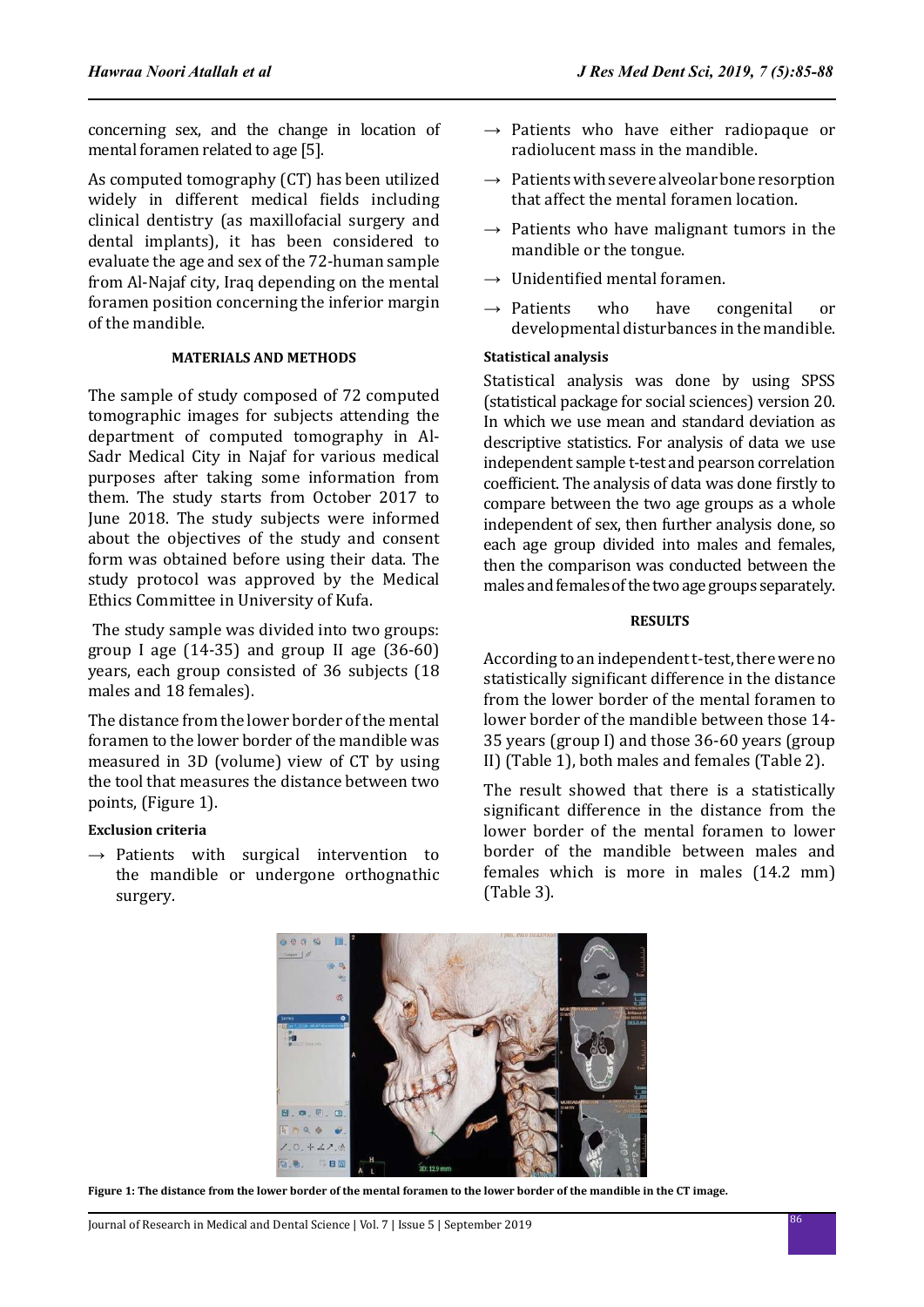| Table 1: Age difference between two groups.     |           |    |        |                       |         |  |
|-------------------------------------------------|-----------|----|--------|-----------------------|---------|--|
|                                                 | Age/years | N  | Mean   | <b>Std. Deviation</b> | p-value |  |
| Mental foramen to lower border of mandible (mm) | 14-35     | 36 | 13.672 | 1.2134                | 0.153   |  |
|                                                 | $36 - 60$ | 36 | 14.144 | 1.54077               |         |  |
|                                                 |           |    |        |                       |         |  |

**Table 2: Age difference between males in two groups and females in two groups.**

| Table 2. Age uniclence between males in two groups and lemales in two groups. |         |           |    |        |                       |         |
|-------------------------------------------------------------------------------|---------|-----------|----|--------|-----------------------|---------|
|                                                                               |         | Age/years | N  | Mean   | <b>Std. Deviation</b> | p-value |
|                                                                               |         | 14-35     | 18 | 14.211 | 0.739                 | 0.671   |
|                                                                               | Males   | 36-60     | 18 | 14.366 | 1.352                 |         |
| Mental foramen to lower border of the mandible (mm)                           |         | 14-35     | 18 | 13.133 | 1.3672                |         |
|                                                                               | Females | $36 - 60$ | 18 | 13.922 | 1.7182                | 0.137   |
|                                                                               |         |           |    |        |                       |         |

| Table 3: Sex difference between males and females. |           |    |         |                       |         |  |
|----------------------------------------------------|-----------|----|---------|-----------------------|---------|--|
|                                                    | Age/years | N  | Mean    | <b>Std. Deviation</b> | p-value |  |
|                                                    | Male      | 36 | 14.2889 | 1.0775                |         |  |
| Mental foramen to lower border of mandible (mm)    | Female    | 36 | 13.5278 | 1.58179               | 0.02    |  |

**Table 4: Sex difference between males and females in two age groups.**

|                                                 |       | Gender  | N  | Mean   | <b>Std. Deviation</b> | p-value |
|-------------------------------------------------|-------|---------|----|--------|-----------------------|---------|
| Mental foramen to lower border of mandible (mm) |       | males   | 18 | 14.211 | 0.739                 | 0.006   |
|                                                 | 14-35 | females | 18 | 13.133 | 1.367                 |         |
|                                                 |       | males   | 18 | 14.366 | 1.352                 | 0.395   |
|                                                 | 36-60 | females | 18 | 13.922 | 1.718                 |         |

The futher analysis showed that this significant sex difference in mental foramen to lower border of the mandible occur within-group I (14-35 years age ) (Table 4).

## **DISCUSSION**

Changes associated with the growth of human being starts from the prenatal life and continues to senescent, hard tissues are not an exclusion. Bones and teeth can have some changes in shape and/or fusion of ossification centers. These changes may remain stable after death facilitating an easy estimation of the age [6-8].

In forensic median and anthropology, the identification from human remains is of fundamental importance, particularly in criminal investigations, missed person identification in addition to replicate the life of ancient communities [8]. Sex detection depending on Morphological marks subjects to interpretation and probably inaccurate, but calculation and morphometry methods are precise and can be used to determine the sex from the skull [9-11]. Determination of sea and age of skull remains can be largely aided by a forensic dentist. Also, forensic dentistry can have a key role in the identification of the sex of victims with bodies that are mutilated to a degree that they can not be recognized because of massive damages.

The distance of the lower border of the mandible to the mental foramen was selected as a reference for this study because this distance remains relatively constant throughout life [12- 14]. The data collected from this study showed a significant difference in the distance between the lower border of the mental foramen to the lower border of the mandible which was higher in males in comparison to females, which agreed with Suragimath et al. who studied the Maharashtra population in India, study carried out in the South Indian population by Mahima et al. [15], study conducted in the North Indian population by Chandra et al. [16] and studies conducted in various parts of the world by Thomas et al. [17] and Catovic et al. [18]. The possible explanation is that males have a greater bite force due to greater muscle tone which can aid in the deposition of more bone in the lower border of the mandible [8].

In the perspective study, there was no significant difference in the position of the lower border of the mental foramen to that of the mandible. This is following Popa et al. who studied an 80 dry mandibular specimen from the charnel house of Constanţa`s Central Memorial [19].

Popa et al. [20] showed that the distance between the superior margin of the mental foramen and the inferior border of the mandible remains relatively constant throughout life.